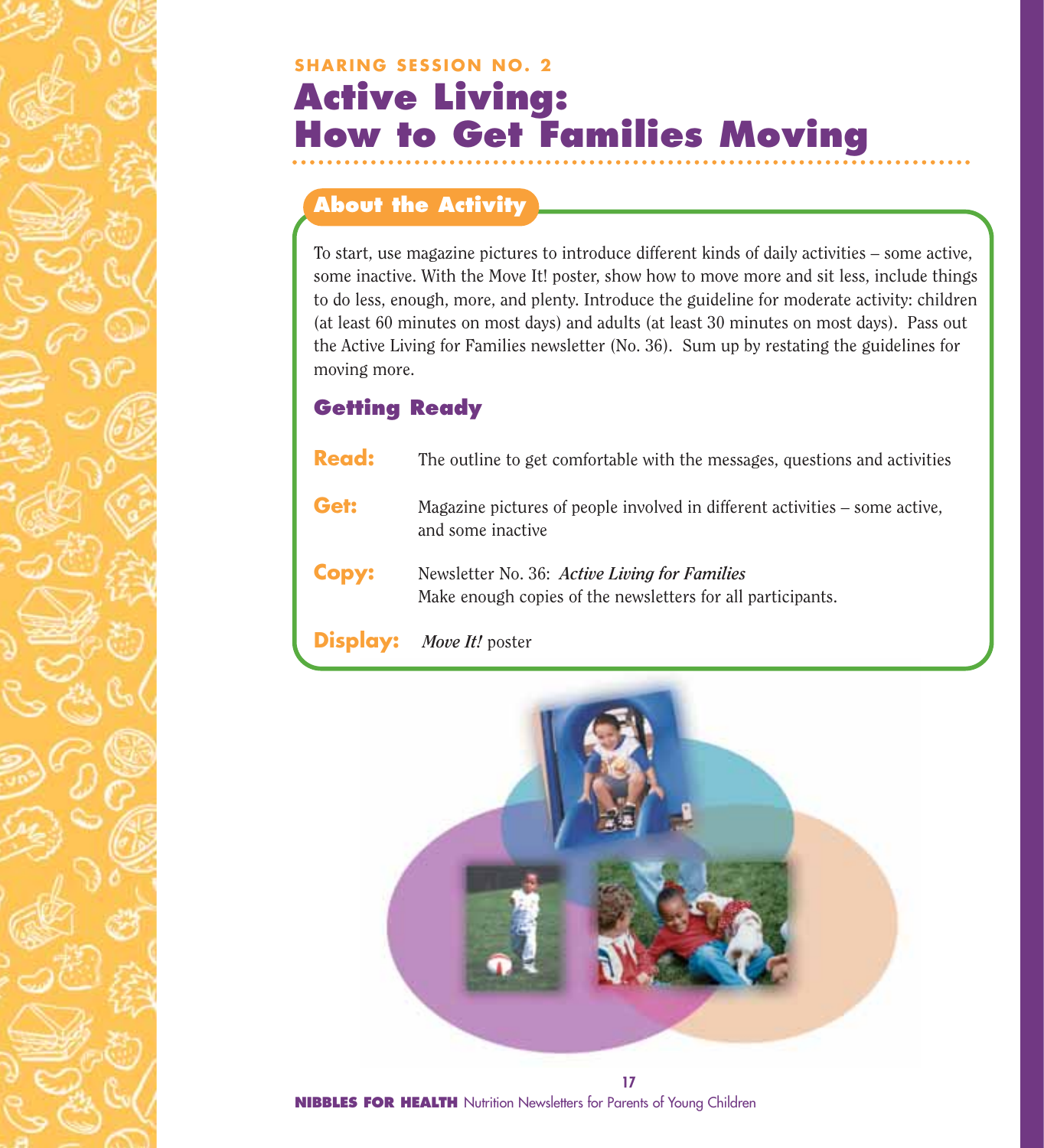# **Do You Know? Do You Know?**

We encourage your family to keep<br>moving? Active living promotes<br>health These are some main benefits of moving? Active living promotes physical, social, and emotional health. These are some main benefits of regular physical activity.

**Helps improve body weight. Increases physical fitness. Lowers the risk of diabetes, heart disease, obesity, and some cancers. Builds muscle strength and stamina. Builds and maintains healthy bones, muscles, and joints. Promotes fun with family and friends. Improves relations within your family.**

**Reduces feelings of stress. Helps you sleep better. Makes the most of physical appearance. Helps you feel good about yourself.**

**Another reason:** If you keep moving, you won't need to worry as much about how much you eat.

Refer to newsletter No. 37 *Child's Play* for more about the benefits of active play for children.

#### **How much physical activity is enough for you?**

Try to fit at least 30 minutes of moderate physical activity on most days. A moderate activity is equal to walking 2 miles in 30 minutes. Three 10-minute chunks of active time are okay, too. If you've been out of action for a while, start slowly. Being active with your family counts!

What's enough active play for young children? Most young children move a lot. Your child needs at least 60 minutes of moving on most days. How do you know if your body is getting a good workout?

**Use the talk-sing test: If you can talk** while doing a physical activity, you're probably moving at a pace that's right for you.

**If you're too breathless** to talk, slow down. **If you can sing**, you may not be working hard enough – so get moving!

#### **How can your family fit action in their lives – and have fun?**

Getting the whole family to sit less and move more is an appropriate goal. No one needs to do a sport to be active. Just spend less time sitting in front of the TV or computer, and more time in active daily activities, such as walking, using stairs, and cutting grass. Developing habits for everyday activity is easier to fit into your day for a lifetime, than trying to get your physical activity from a sport.

#### **How could you encourage kids to move more?**

Be active yourself. Children mimic what their parents and older siblings do. Four newsletters (Nos. 36 - 39) have ideas for active living and active fun for children and families.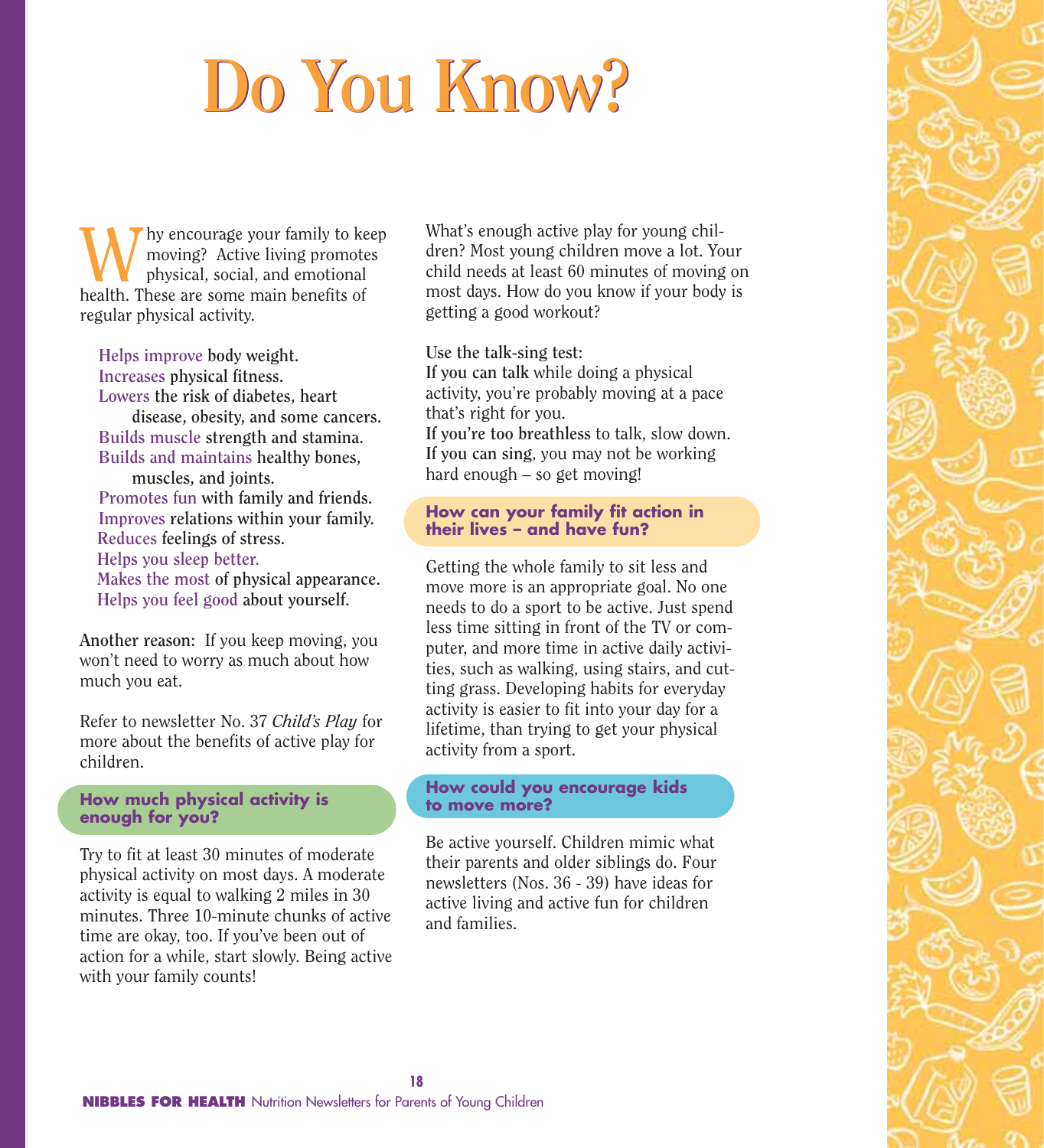

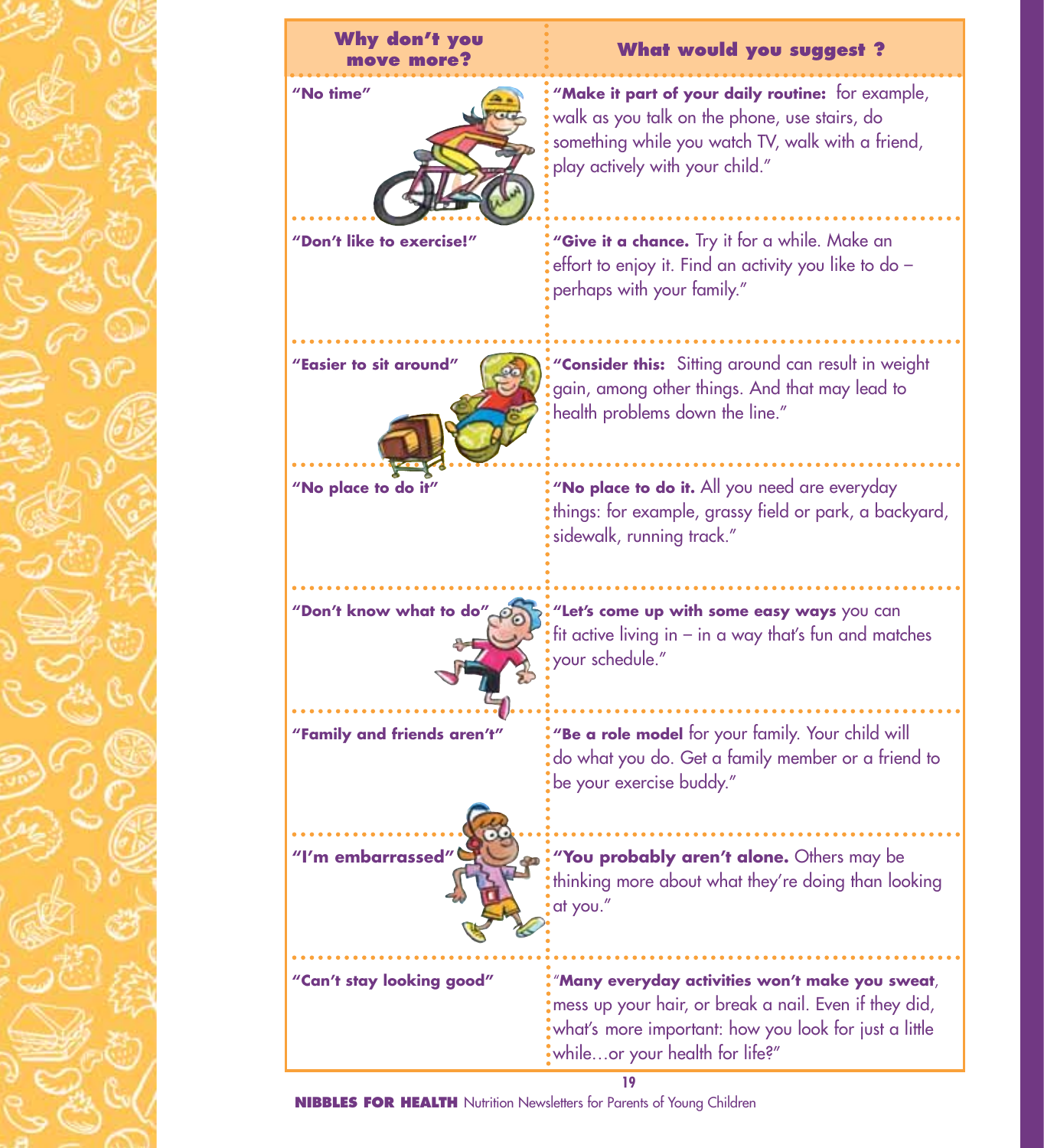#### **SHARING SESSION NO. 2 NEWSLETTERS**

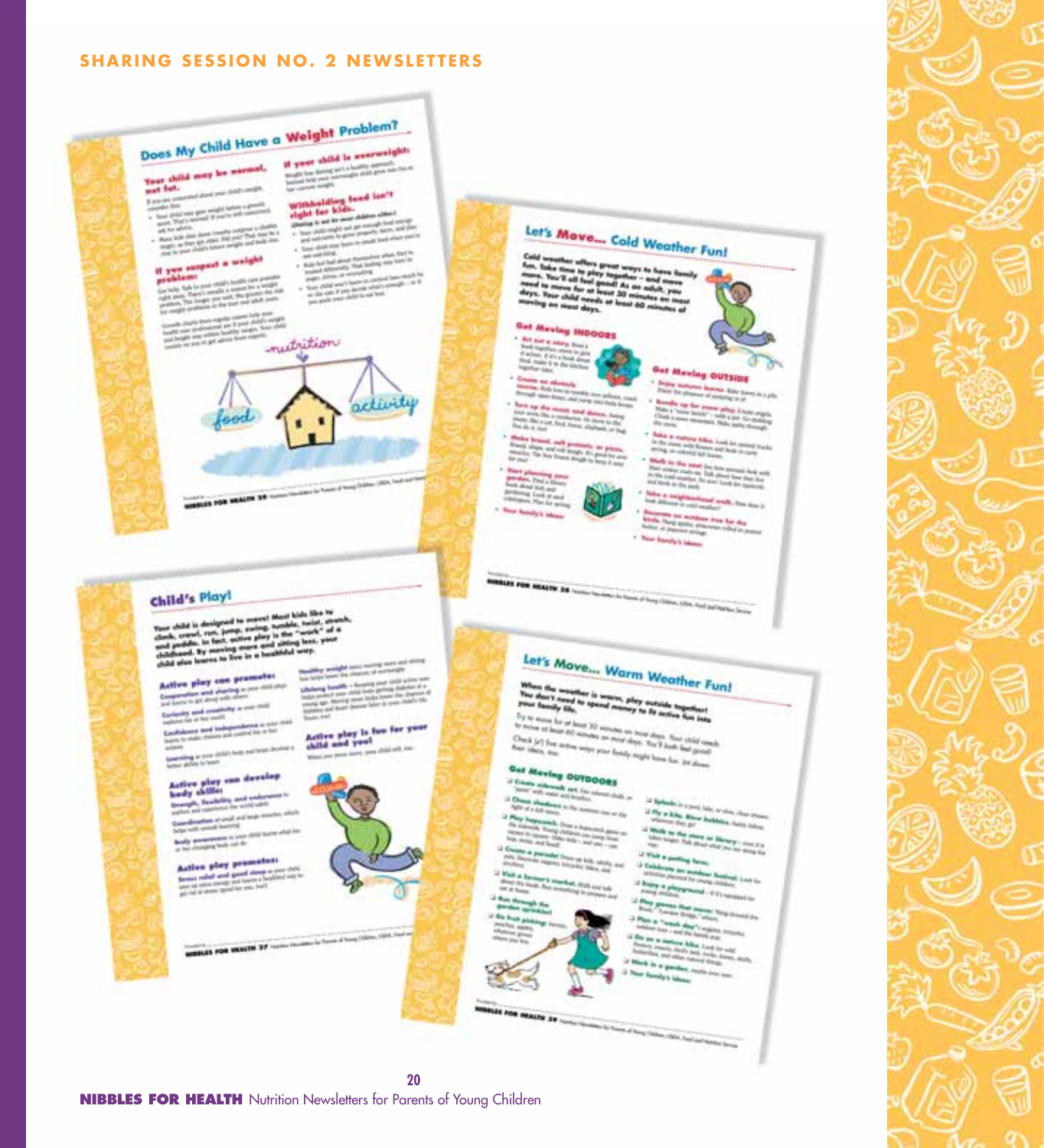## **SHARING SESSION NO. 2 Try This for a Sharing Session!**

#### **Show the magazine pictures of people doing active and inactive things.**

- Which pictures show how you spend a typical day?
- Where do the pictured activities fit on the Activity Pyramid?
- What might that mean for keeping healthy?

\*\*\*\*\*\*\*\*\*\*\*\*\*\*\*\*\*\*\*\*

## **Use the** *Move It!* **poster to talk about moving more and sitting less:**

- **Point out** the LESS section at the top of the Activity Pyramid, **DO LESS** of these activities.
	- What kinds of things should you do less of? *(Limit sitting around: watching TV, using the computer, or other inactive play or free time. Too much time sitting is linked to overweight and certain diseases.)*
- **Point out the ENOUGH** section of the Activity Pyramid, **DO ENOUGH** of these activities.
	- What things could your child do to get stronger? What could you do to keep your muscles and bones strong? *(Do enough strengthening activities to keep your muscles firm and your bones strong.)*
- **Point out** the MORE section of the Activity Pyramid, **DO MORE** of these activities.
	- What things could your child do to get his or her heart beating? What could you do? *(Do more intense activities that warm you up and make your heart beat. Your heart needs exercise to stay healthy.*
- **Point out the PLENTY** section of the Activity Pyramid, **DO PLENTY** of these activities.
	- What every day things could your child do to move more?
	- What can you do? *(Walk, climb the stairs, carry groceries, just keep moving whenever you can. Fit active living into the everyday things your family does.)*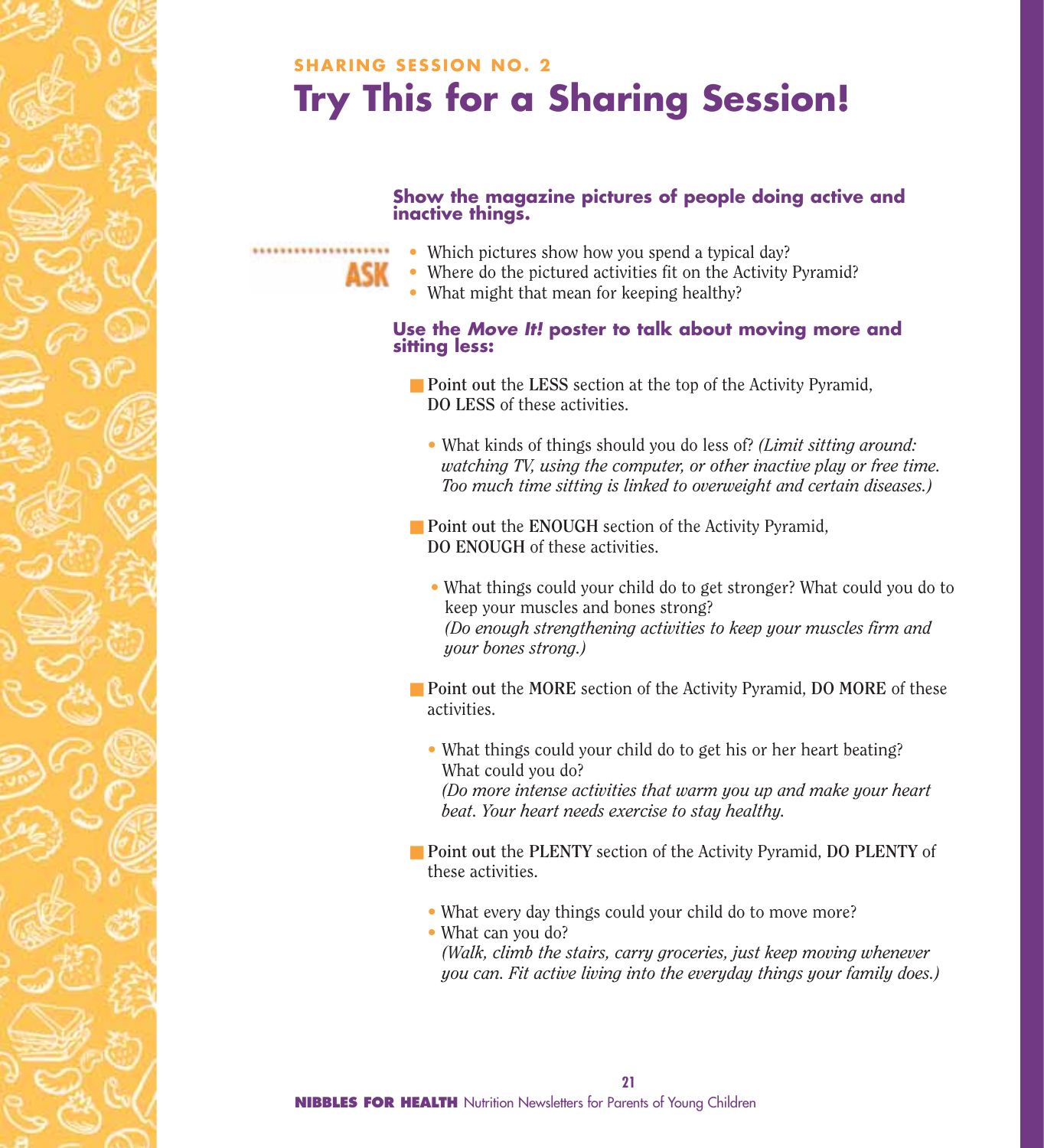## OINT OUT

 $\blacksquare$  Move more to stay healthy, keep your healthy weight, and have fun.

■ To keep healthy:

- Try to get at least 30 minutes of physical activity on most days.
- Your child needs at least 60 minutes of active play on most days.
- Set a good example. Join in and arrange activities so everyone takes part.

Ask parents to come up with fun ways for kids and parents to move more and meet the activity guideline (at least 30 minutes for adult, at 60 minutes for kids on most days):

ENOUGH activities for getting stronger MORE activities too make your heart beat PLENTY of activities to move whenever you can.

- Repeat the activity guideline: 60 minutes or more of active play a day for children on most days; at least 30 minutes of moderate activity on most days for adults.
- Pass out the *Active Living for Families* newsletter, as a reminder at home.
- Reinforce: Use the activity pyramid to help you, your child, and your family move more and sit less.

#### **Extend the Sharing Session Now or Later**

Plan regular opportunities – perhaps weekly or monthly – for parents and children to have active fun together. This may help parents relax, have fun, and relearn the joy of "child play."

- Go for a neighborhood walk together.
- Play circle games (indoors or out) where children and parents move.
- Take 15 minutes or more to work together in the center garden.
- Have a child-parent "dance" party.
- Act out favorite storybooks together.

Gather a group of parents and children. Teach them the "talk-sing test." Put on music that parents and kids enjoy. Let them all move to the music. If they can still talk, they're probably moving at the right pace. If they can sing, they need to move at a harder pace. And if they're too breathless to talk, have them slow down.

Once parents know about active living, explore other issues related to moving more and sitting less presented in the *Nibbles for Health* newsletters, for example:

No. 29 *Does My Child Have a Weight Problem?* No. 37 *Child's Play!* No. 38 *Let's Move…Cold Weather Fun!* No. 39 *Let's Move…Warm Weather Fun!*